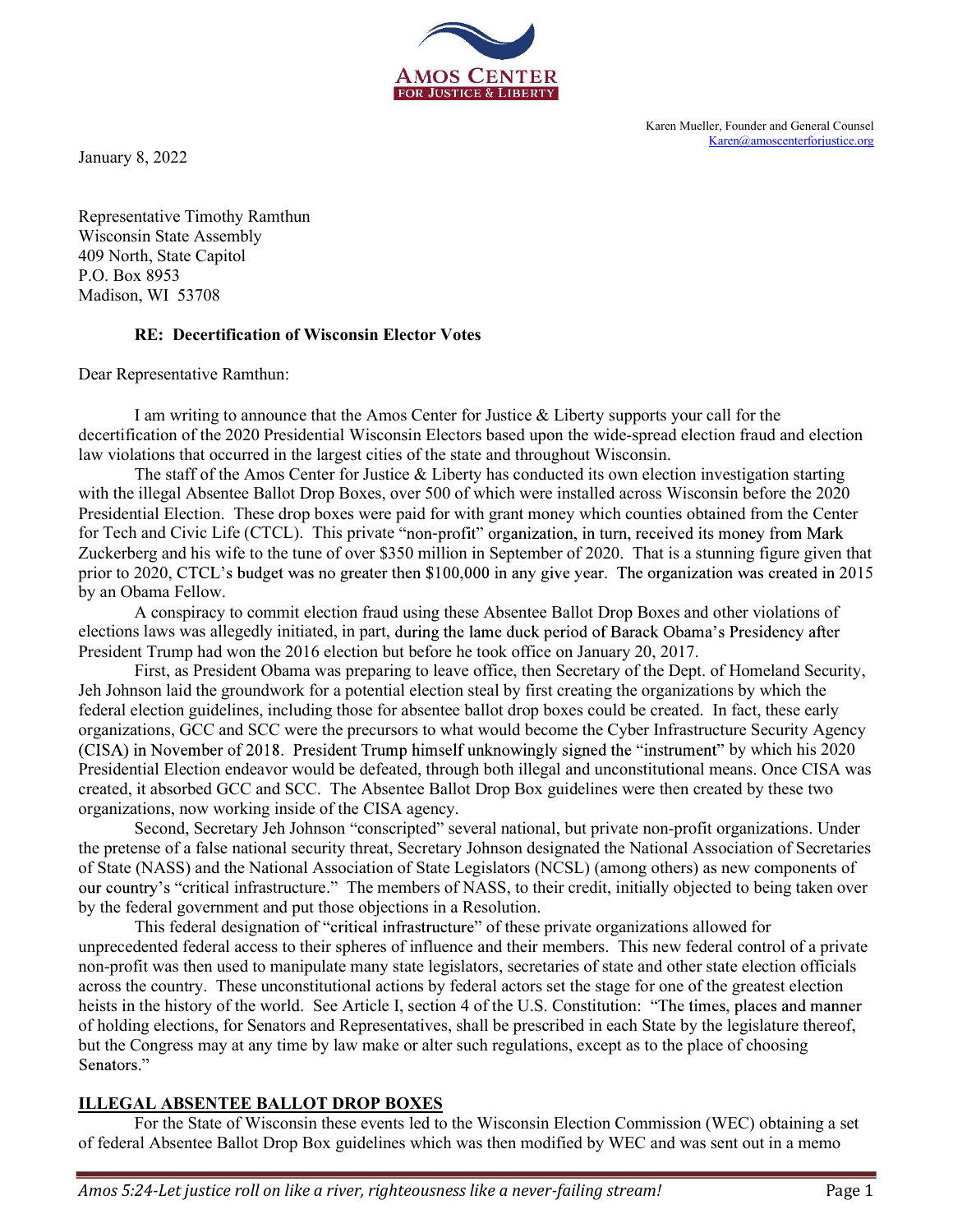dated Aug. 19, 2020 by Megan Wolfe to the clerks in Wisconsin's 72 counties. This memo encouraged the dated Aug. 19, 2020 by Megan Wolfe to the clerks in Wisconsin's 72 counties. This memo encouraged the<br>counties to get grants in order to purchase the Absentee Ballot Drop Boxes which Megan Wolfe and her advisory<br>staff knew staff knew was illegal under Wisconsin absentee voting statutes. The Wisconsin Election Commission's main purpose is to *guide* election officials as to what election laws *actually say*, not what election clerks or the members and employees of WEC want it to say. WEC staff knew that they didn't have legislative, or even rule-making authority based upon a WEC Statement made in May of 2020. Despite these facts, Megan Wolfe went ahead and guided and encouraged, through the Aug. 19, 2020 memo, the Wisconsin election officials to obtain and install over 500 absentee ballot boxes throughout the state, thereby intentionally violating election laws.

Nowhere in Wisconsin Election laws have Absentee Ballot Drop Boxes ever been legalized. Despite this truth, some Wisconsin legislators and other citizens have argued that there was neither a law that allowed the boxes or prohibited them. Therefore, these individuals argue it was okay to use them because of a variety of unpersuasive reasons: the USPS was unreliable, because clerks asked for them or because of the "vast" number of absentee voters in 2020. None of these excuses are acceptable reasons for violating Wisconsin's election laws. It is truly disheartening when legislators themselves are not interested in enforcing the very laws they pass. Why did they become law makers? If they don't know, understand and adhere to the laws of this state passed by current or past legislative bodies, then the legislators should resign at once.

#### Under Wisconsin Statutes Chapter 6 The Electors, Subchapter IV "Voting Absentee" it reads:

Wisconsin Statute 6.84 Construction. (1) LEGISLATIVE POLICY. The legislature finds that voting is a constitutional right, the vigorous exercise of which should be strongly encouraged. In contrast, voting by absentee ballot is a privilege exercised wholly outside the traditional safeguards of the polling place. The legislature finds that the privilege of voting by absentee ballot must be carefully regulated to prevent the potential for fraud or abuse; to prevent overzealous solicitation of absent electors who may prefer not to participate in an election; to prevent undue influence on an absent elector to vote for or against a candidate or to cast a particular vote in a referendum; or other similar abuses. (2) INTERPRETATION. Notwithstanding s. 5.01 (1) with respect to matters relating to the absentee ballot process, ss.  $6.86$ ,  $6.87$  (3) to (7) and  $9.01$  (1)(b), 2 and 4, shall be construed as mandatory. Ballots cast in contravention of the procedures specified in those provisions may not be counted. Ballots counted in contravention of the procedures specified in those provisions may not be included in the certified result of any election.

The statute above means that ballots cast or delivered in anyway not *expressly* permitted under Wisconsin Absentee Statutes cannot be counted in the certified result that is used to decide Electoral Votes.

Prior Wisconsin legislative bodies understood that unattended Absentee Ballot Drop Boxes would increase the likelihood and opportunity for massive absentee voter fraud. Under their carefully drafted language in the enacted LEGISLATIVE POLICY above, the legislators made it clear that they wanted tighter restrictions on absentee balloting, in part, to reduce the "potential for fraud or abuse." Furthermore, the law under INTERPRETATION is extremely clear: If you do not follow the processes and procedures laid out in the statutes, then the ballots cast by non-legal means, such as placing ballots into illegal Absentee Ballot Drop Boxes, cannot be counted. Yet, despite this clear mandate, tens of thousands of illegal ballots that were placed in these illegal boxes were counted in the 2020 Presidential Election.

But the last sentence of the statute above is critically important to the issue at hand when it states that such illegally counted Absentee Ballots may not be included in the certified result of any election. **Therefore, as a** Wisconsin matter of law, the electoral votes MUST be rescinded as an operation of law: the drop boxes were illegal and therefore the ballots placed in them could NOT be counted or be used to determine which set of Wisconsin electoral votes were submitted to Congress.

# CRIMINAL CONSPIRACY

Whether the absentee ballot drop boxes were legal or illegal under Wisconsin law was the main question raised in Mueller v. Jacobs, an original action filed last year by the Amos Center for Justice & Liberty with the Wisconsin Supreme Court on Nov. 27, 2020. The case along with the Exhibits referenced in this letter can be found at www.amoscenterforjustice.org. While the Court in a 4-3 decision declined to hear the case for unstated reasons, the merits of the case were never litigated and decided. In fact, the DNC intervened in the case through their attorneys from Perkins Coie Law Firm. In their response to petitioner's filing, they produced evidence in the form of a letter from their attorney to Dane County Clerk that the Speaker of the Assembly Robin Vos and then President of the Senate Scott Fitzgerald approved of WEC's August 19, 2020 guidelines in order to decrease the likelihood that the boxes would be found to be illegal by the Wisconsin Supreme Court. But these two men, even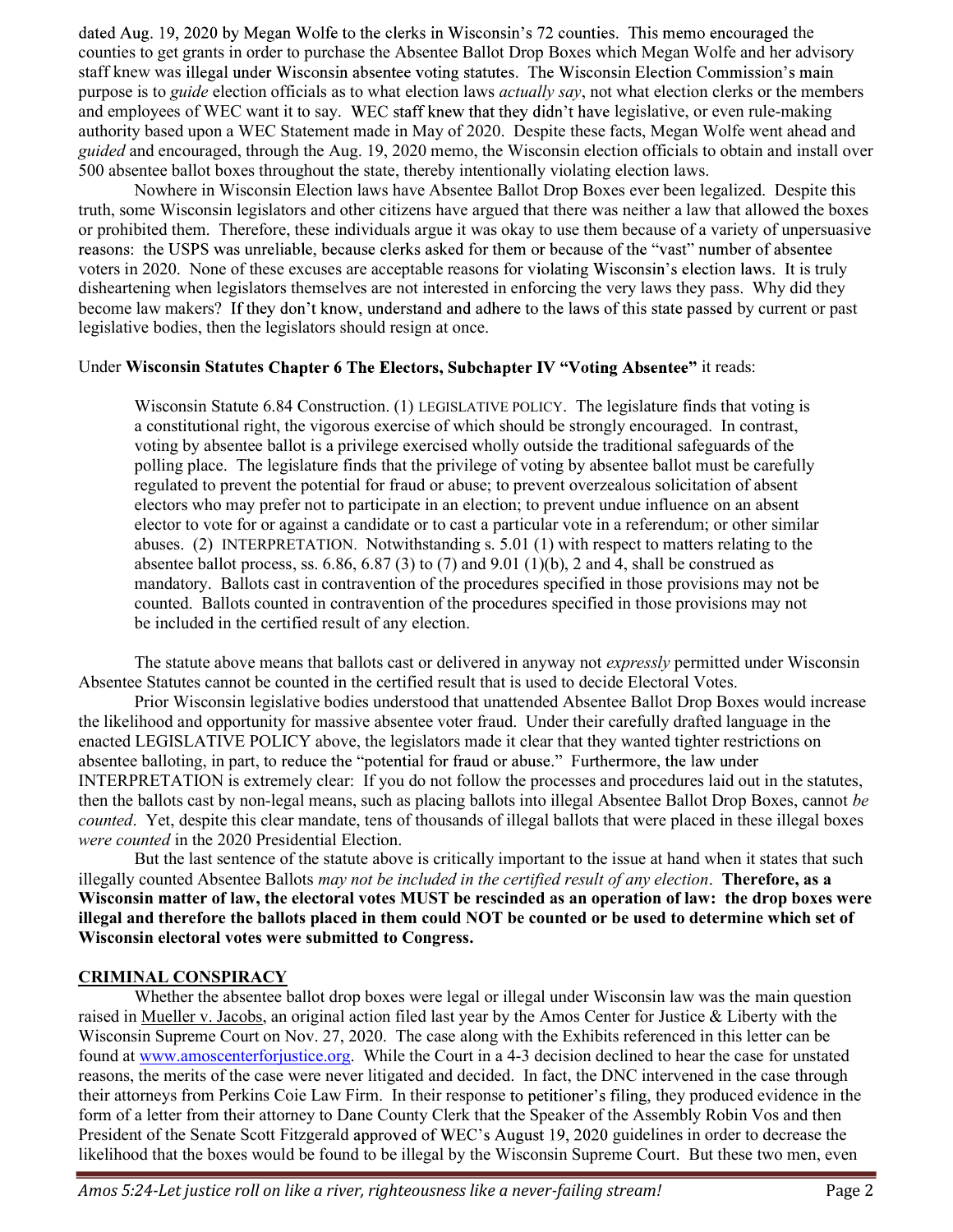though they knew these Absentee Ballot Drop Boxes were illegal under Wisconsin election law statutes agreed with though they knew these Absentee Ballot Drop Boxes were illegal under Wisconsin election law statutes agreed with WEC that they were acceptable. See the Vos and Fitzgerald letter at <u>www.amoscenterforjustice.org</u>. This was done despite the fact that neither Robin Vos nor Scott Fitzgerald had the authority to declare these boxes legal ere illegal under Wisconsin election law statutes agreed with<br>erald letter at <u>www.amoscenterforjustice.org</u>. This was<br>itzgerald had the authority to declare these boxes legal<br>therefore, the ballot drop boxes remain illega the ballots that were placed within them. Furthermore, these two men each had the ability to call a special session in order to legalize these boxes before the 2020 Elections and yet they did not do so. The Citizens of Wisconsin have a right to know why they willingly and knowingly broken Wisconsin Election Laws. The Citizens of Wisconsin should also demand to know why a republican authored bill is still active that now seeks to legalize these drop boxes. Call your legislators and demand answers and demand that they do not move this bill forward.

These illegally installed and unattended and unmonitored Absentee Ballot Drop Boxes along with other alleged acts of Wisconsin Election Law violations by WEC staff and commission members such as expanding the language and changing the meaning of the *indefinitely confined* statute to include an extra 200,000+ voters who then did not have to show a legal identification to a poll worker, created a perfect storm in which a criminal enterprise came together and acted in concert for the purpose of stealing the 2020 Presidential Election in Wisconsin.

The election fraud that took place in Wisconsin also occurred in many other states with minor variations; however, the focus remained on targeting the other "battleground" states such as Georgia, Michigan and Pennsylvania by getting the Absentee Ballot Drop Boxes installed throughout those states. The nationwide campaign to use thousands of Absentee Ballot Drop Boxes across the whole country was facilitated and coordinated by actors within the federal government's CISA and the two private non-profits, NCSL and NASS, which worked closely with CISA's staff to create the messaging and to push the information out to the states.

Megan Wolfe received the federal Absentee Ballot Drop Box Model Guidelines from a yet unknown individual. She then revised them and sent out her own new version which was made from those federal model guidelines. The result was the August 19, 2021, memo which she sent out to Wisconsin election clerks.

At that same time as these events were occurring, Speaker of the Assembly Robin Vos was President of NCSL. It is important to note that Ms. Wolfe's newly created guidelines for the Wisconsin clerks violated Wisconsin State Election laws because there was no provision for drop boxes in the statutes. Ms. Wolfe also left out the most important clause from the federal model guidelines regarding election night ballot safety and integrity. This clause directed the reader as to the strong need to collect the ballots promptly at 8 p.m. and the importance of having a bipartisan, two-person team for each collection route. These election integrity statements from the federal model guidelines of the Absentee Ballot Drop Box document were omitted from the newly created Wisconsin version which was sent out to the election officials throughout Wisconsin on Aug. 19, 2020.

These same federal model guidelines were also used by New Mexico's Chief election official, Secretary of State Olivier, in the creation of New Mexico's version of the election guidelines for drop boxes. Secretary of State Olivier was coincidently President of NASS, while Robin Vos was President of NCSL. In the case of these two private non-profit organizations, their respective websites' pages revealed a concerted and coordinated plan to bring the election messaging regarding "disinformation" and "misinformation" (which were created by the Federal CISA agency) into their own organizations. These organizations then created and coordinated the messaging as they pushed it out to their members' states' election officials.<br>It is important and necessary to recognize that Exhibit 9, which is a NASS document labelled

" $\#$ Trustedinfo2020" in the Mueller v Jacobs (WEC) lawsuit which can be found behind the complaint filing at www.amoscenterforjustice.org is actually taken from a CISA messaging campaign document (See Exhibit 10) and proves through NASS's list of "partners" that extensive relationships were formed and fostered between different federal agencies such as the Department of Homeland Security, CISA and US Election Assistance Commission (EAC) and many other private non-profit quasi-governmental agencies such as NCSL, NASS, NAAG, and NASED, along with strictly private non-profit organizations such as the Center for Technology and Civic Life (CTCL), the National Vote at Home Institute (NVHI), Google, Facebook, Twitter, Center for Democracy & Technology (CDT) and Center for Election Innovation & Research (CEIR). At the bottom of Exhibit 9 it also states that "Promotional materials and other in-kind donations to support #Trustedinfo2020 messaging were provided by Ballot Trax, Civix, CyberDefense, Dominion Voting Systems, Election Systems & Software, Hart InterCivic, Notarize and Runbeck Election Services."

It is critical to understanding the scope and size of this criminal election fraud enterprise that individuals were aware that the elected officials in the "5" Wisconsin Cities of Madison, Milwaukee, Racine, Kenosha and Green Bay formed a contractual alliance that is allegedly criminal when they accepted money from CTCL for their individual cities and ended fair and transparent elections which all of the citizens of Wisconsin have a constitutional right to expect. The alleged illegal Agreement was involved over \$8 million for the five cities in exchange for handing over access and control of each cities' elections processes and databases to the National Vote at Home Institute (NVIH). This private non-profit, which had already been mentioned in the paragraph above as one of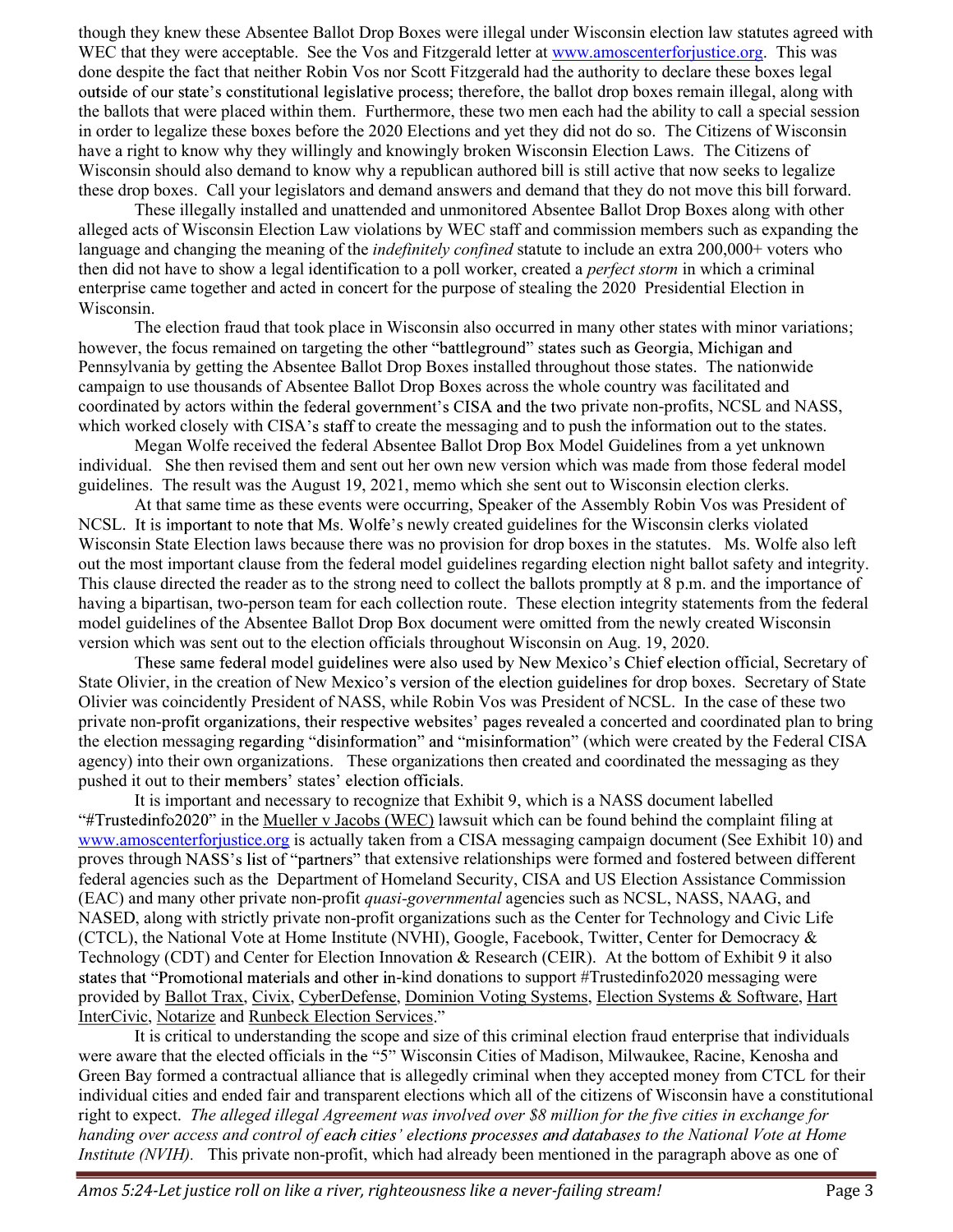NASS's and NCSL's "partners" was run by Michael Spitzer Rubenstein. He was instrumental in running the NASS's and NCSL's "partners" was run by Michael Spitzer Rubenstein. He was instrumental in running the election procedures and processes in at least Green Bay and Milwaukee as he determined and saw fit and was opposed to w opposed to what Wisconsin Election Law Statutes required. The money given to the "5" cities was originally Mark NASS's and NCSL's "partners" was run by Michael Spitzer Rubenstein. He was instrumental in running the election procedures and processes in at least Green Bay and Milwaukee as he determined and saw fit and was opposed to w above). These "5" cities' election procedures, processes and databases were "sold" or "rented" for over \$8 million in order to further this criminal enterprise's unlawful purpose of fraudulently stealing the 2020 Presidential Election electoral votes of Wisconsin.

The alleged misconduct in office of these five mayors should "shock the conscience" of every Wisconsin citizen. The misconduct and fraud have been apparent and in plain view for a year now. The misconduct was perpetrated upon the people of Wisconsin by elected officials and employees of city and state agencies who intentionally failed to perform their election duties and instead gave those duties to outsiders by entering an illegal contract with private actors.

Any public officer or public employee who does any of the following is guilty of a Class I felony: (1) Intentionally fails or refuses to perform a known mandatory, nondiscretionary, ministerial duty of the officer's or employee's office or employment within the time or in the manner required by law" (2) In the officer's or employee's capacity as such officer or employee, does an act which the officer or employee knows is in excess of the officer's or employee's lawful authority or which the officer or employee knows the officer or employee is forbidden by law to do in the officer's or employee's official capacity; or (3) Whether by act of commission or omission, in the officer's or employee's capacity as such officer or employee exercises a discretionary power in a manner inconsistent with the duties of the officer's or employee's office or employment or the rights of others and with intent to obtain a dishonest advantage for the officer or employee or another.

Wis. Stat. 946.12(1)(2)&(3);

No Election official may: In the course of the person's official duties or on account of the person s official position, intentionally violate or intentionally cause any other person to violate any provision of Chs. 5 to 12 for which no other penalty is expressly prescribed.

Wis. Stat. 12.13 (2)(b)(7) Conclusion: It appears quite likely that these statutes were violated by various people.

#### FRAUD

Fraud always involves deception. Therefore fraud "vitiates" everything. Contracts where there is fraudulent inducement from the beginning are "null and void." Fraud nullifies contracts or judgments because if people knew the truth, they would have made different decisions. Fraud means that people are not going to receive what they thought they "bargained" for under a contract. Fraud almost always also involves criminals who attempt to cover-up their illegal activities and wrongful acts through deceit, by conspiring with others in power to suppress the TRUTH and hide their criminal acts from the people that they serve. U.S. v. Throckmorton, 98 U.S. 61, 25 L.Ed.93 (1878) (quoting "where the unsuccessful party has been prevented from exhibiting fully his case, by fraud or deception practiced on him by his opponent, as by keeping him away from court, a false promise of a compromise; or where the defendant never had knowledge of the suit, being kept in ignorance by the acts of the plaintiff; or where an attorney fraudulently or without authority assumes to represent a party and connives at his defeat; or where the attorney regularly employed correctly sells out his client's interest to the other side...). So too as in the case cited in this past election, the allegations of fraud and illegalities were never given a fair and impartial "hearing" because the media and censors prevented such information from getting out. Those that saw election wrongdoing were also silenced by the media through propaganda. People in power from both political parties used deception, lies and sleight of hand to give the appearance that all the matters had already been thoroughly investigated, when they had not. Deception and lies covered up much wrongdoing and no official law enforcement agency until Racine County Sheriff was willing to investigate the allegations.

The Throckmorton case envisions just such a scenario as what is now before us. In addition, to the initial fraud and illegalities, many people in this election fraud conspiracy have worked very hard over the past year to suppress the truth. In these circumstances, the wisdom of the Throckmorton decision should apply and "these, and similar cases which a new suit may be sustained to set aside and annul the former judgment or decree and open the case for a new and a fair hearing" should apply. Id.